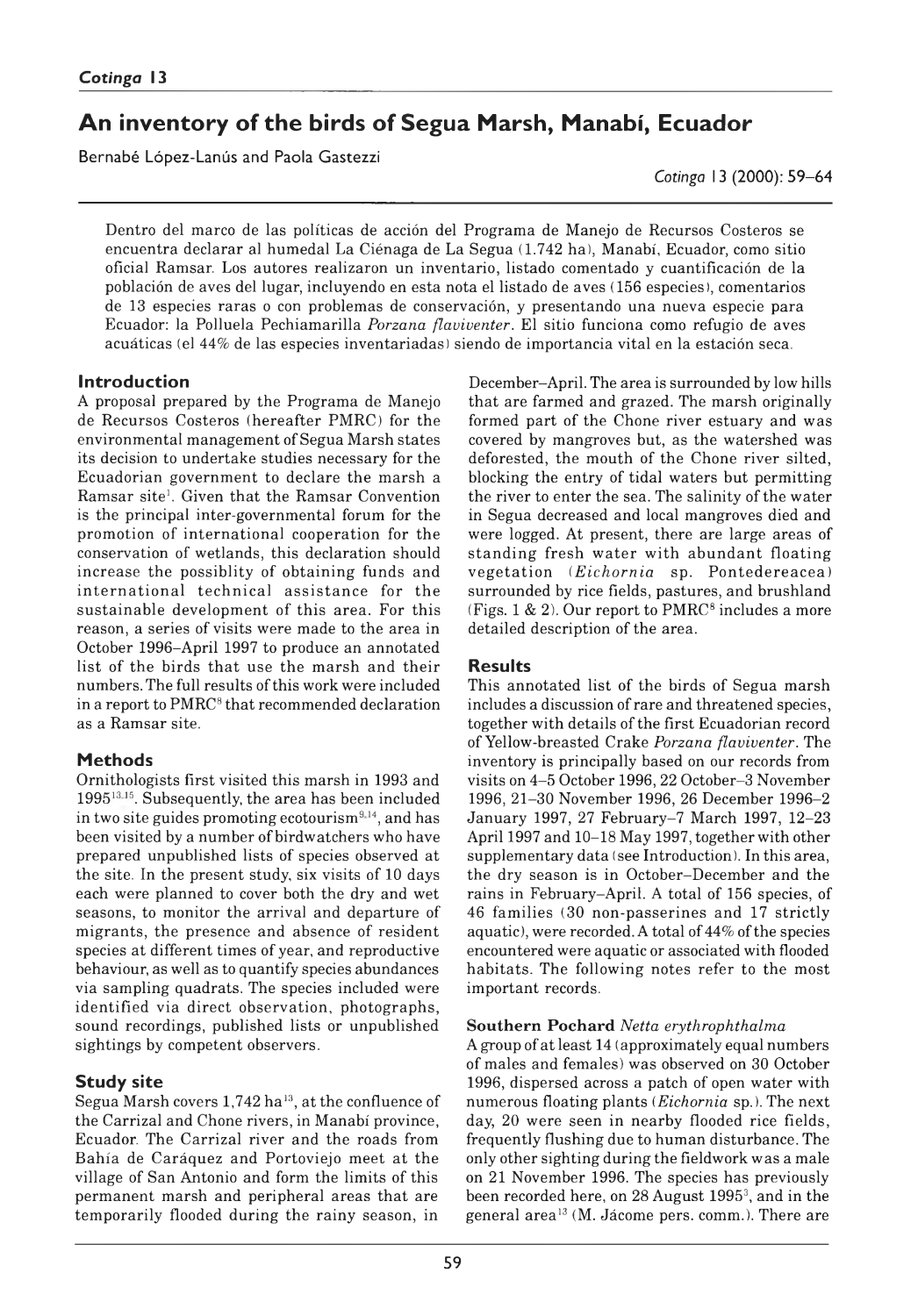few records in Ecuador and it is considered 'very rare'11 and 'critically endangered'7 in the country.

# **Muscovy Duck** *Cairina moschata*

One was seen in November 1981 by F. Man Ging (pers. comm.) and another on 28 August 1995<sup>3</sup>. This species is considered rare<sup>11</sup> in Ecuador.

# **Rufescent Tiger-Heron** *Tigrisoma lineatum*

One adult on 29 December 1996. There are previous records at Segua<sup>2,6</sup>. This species is considered rare<sup>11</sup> in western Ecuador.

# **Least Bittern** *Ixobrychus exilis*

Observed 2–5 times during each visit. Always associated with dense clumps of floating vegetation  $(Eichornia)$ . This species is considered rare<sup>11</sup> in Ecuador.

# **Pinnated Bittern** *Botaurus pinnatus*

Common in October 1996 (c. 15), but only 2–5 during other visits. Always associated with dense clumps of floating vegetation (*Eichornia* sp.). Previously recorded at Segua3,6. This species is considered rare<sup>11</sup> in Ecuador.

# **Glossy Ibis** *Plegadis falcinellus*

Solitary or in groups of up to four, with a flock of 35 on 31 December 1996. Present on all visits, probably the same birds. Relatively common in April 1997, with a flock of seven seen. Identification was based on soft-part coloration: bill greyish horn, legs greyish horn to slate-grey, bare skin at base of bill slategrey, iris reddish. This species is 'very rare'11 in Ecuador.

# **Merlin** *Falco columbarius*

Observed twice during each visit, except in December. This species is 'rare'11 in Ecuador.

# **Clapper Rail** *Rallus longirostris*

The only record is by Granizo $6$ , who found three in February 1993. The species is associated with flooded, low-lying tidal areas, usually mangroves. Its presence in freshwater habitat is remarkable, although M. Cheek and BLL found six at Fincacua shrimp ponds, c. 20 km west of Guayaquil, on 20 December 1997. Although these were indirectly associated with mangroves, via supply canals to the shrimp ponds, it appears that the species does utilise open areas such as those at Segua. It is worth rem arking that, until a few years ago, Segua consisted of mangrove (see Study site) and the highest tides still reach within c.2 km of the marsh. There are very few records of this species, which is considered 'vulnerable to extinction'7 and 'very rare'11 in Ecuador.

### **Sora** *Porzana carolina*

One on 27 February 1997. Considered rare<sup>11</sup> in Ecuador.

# **Yellow-breasted Crake** *Porzana flaviventer*

Seen twice, on 23 November 1996 and 27 February 1997, in clumps of floating vegetation (*Eichornia* sp.). In both cases, the bird was walking on floating vegetation, permitting brief views before it flew. Identification was based on its distinct plumage: crown and eye-lines black, whitish superciliary line, yellowish underparts (and feet), brown back mottled with whitish and cinnamon, white flanks with blackish bars. This is the first record in Ecuador and anywhere west of the Andes<sup>12</sup>. Included in Ridgely *et al.*<sup>11</sup> and Ridgely & Greenfield<sup>10</sup> on the basis of these sightings.

# **Sungrebe** *Heliornis fulica*

Heard by BLL on 27 October 1996 and 21 April 1997. Previously known from the area<sup>2,6</sup>. The species is considered rare<sup>11</sup> in western Ecuador.

# **Red Knot** *Calidris canutus*

One record, a group of 32 birds on 6 March 1997 flying over cultivated rice fields. A migrant in this area with no further records during the study period.

# **Grey-headed Gull** *Larus cirrocephalus*

One on 28 February 1997. Among the many Laughing Gulls *Larus atricilla* present, it is probable that others could have gone unnoticed. The species has not previously been recorded this far north on the Ecuadorian coast (M. Robbins pers. comm.).

# **Red-masked Parakeet** *Aratinga erythrogenys*

Commonly observed in November–December 1996 and March–April 1997, probably involving the same flock of c. 20 birds, in cornfields at the edge of the marsh or flying over. The species is considered globally Near-threatened<sup>4,5</sup> and vulnerable in Ecuador<sup>7</sup>.

# **Fork-tailed Flycatcher** *Tyrannus savana*

Two to five seen in March-April 1997. The species is rare<sup>11</sup> in western Ecuador.

# **Saffron Siskin** *Carduelis siemiradzkii*

A pair on 30 December 1996. The male's mantle was olivaceous-yellow, including the upper part of the nape, and lacked dark olive spotting. The birds perched in an isolated, leafless bush c. 1 m high, surrounded by floating vegetation (*Eichornia* sp.). A few minutes later, they flew to an extensive, 3-mhigh scrub nearby. As this was the only record, it appears that a permanent population does not occur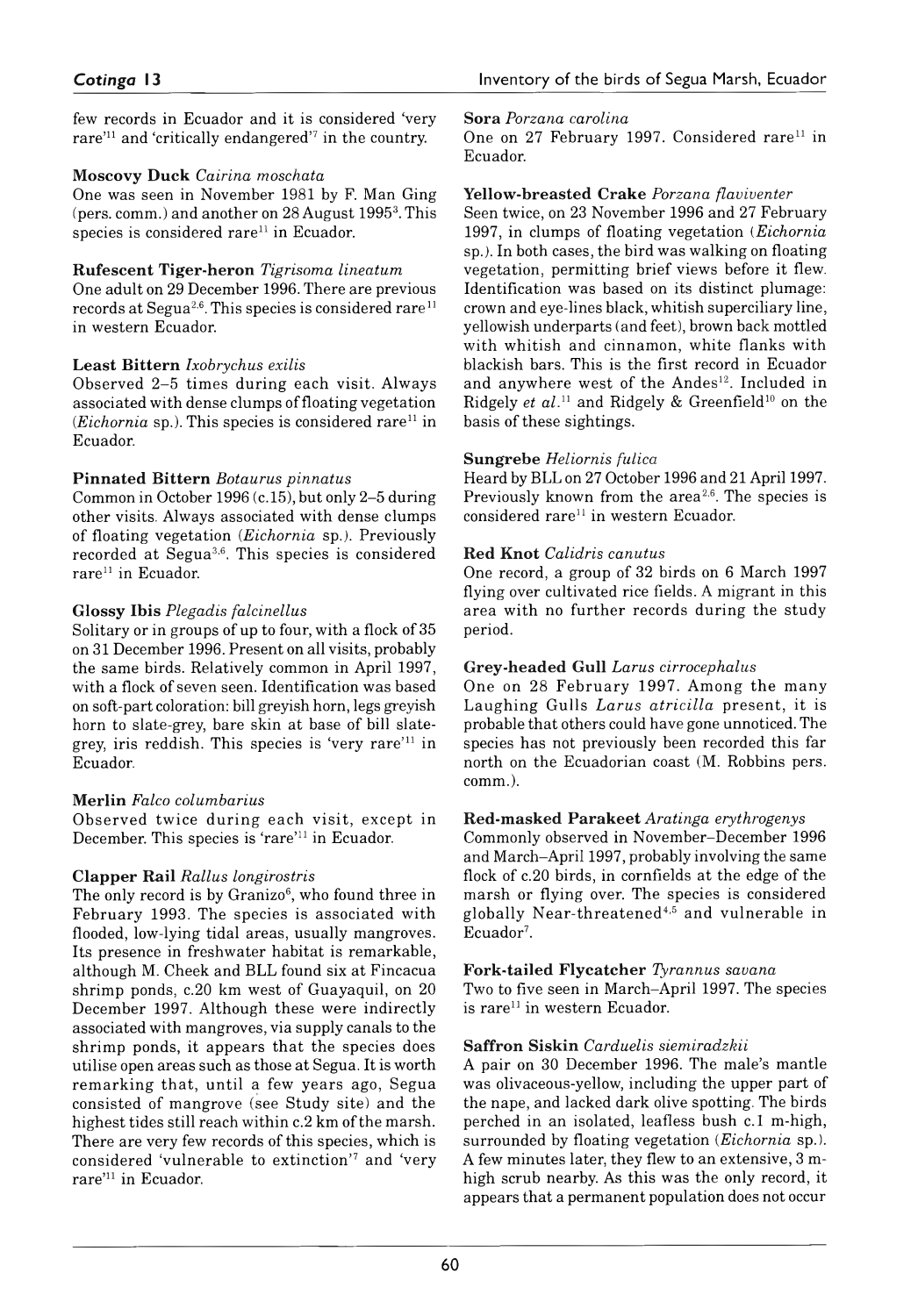

Figures 1-2. Segua Marsh, Manabí, from the air (left) and ground level (B. López-Lanús)

in the area. The species is considered Vulnerable at national and global levels<sup>4,5,7</sup>. This record is the first in Manabi province.

# **Conclusions**

Segua Marsh is an important refuge for waterbirds, especially during the dry season<sup>8</sup>, and is therefore of vital importance for migrant and resident species. The presence of a number of species that are rare or threatened in Ecuador increases its importance. Yellow-breasted Crake is unknown elsewhere in Ecuador or west of the Andes. The presence of migrant Nearctic shorebirds further enhances the conservation value of the area and justifies its protection. This inventory and the report submitted to PMRC8 represent key information for the preparation of a management plan for the Segua Marsh by PMRC, the first step toward formal declaration as a Ramsar site. The report submitted to the PMRC<sup>8</sup> is unique within the region and should be of particular interest to Ecuadorian and South American ornithology, as it furnishes details of the avifauna of a region of the country that is still little known.

# **A cknow ledgem ents**

We are grateful for the continuous support of the main office of the PMRC (Guayaquil), especially Segundo Coello, Héctor Ayón, Manfred Altamirano, Ricardo Noboa, Juan Carlos Avilés and Guillermo Baños. We also thank the team of the Bahía de Caráquez Special Management Zone (PMRC, Bahía): Ramón Zambrano, Javier Alvarado, John Herbert (Peace Corps Volunteer from the USA) and Howar Vera. The communities of La Segua and La Sabana were very helpful. Niels Krabbe and Paul Greenfield made a number of helpful suggestions. Marco Jácome (MECN), Félix Man Ging (MFCNUG), and Francisco Sánchez (Jardín Botánico de Bogotá) provided useful information. Chris Canaday and Paul Salaman reviewed the text and translated it into English.

# **References**

- 1. Altamirano, M. & Gastezzi, P. (1996) Propuestas de políticas para el manejo ambiental de La Segua, un pantano de Ecuador. Programa de Manejo de Recursos Costeros (PMRC). Guayaquil, Ecuador. Unpublished report.
- 2. Briones, E., Flachier, A., Gómez, J., Tirira, D., Medina, H., Jaramillo, I. & Chiriboga, C. (1997) *Inventario de Humedales del Ecuador. Primera Parte: humedales lénticos de las provincias de Esmeraldas y Manabí.* EcoCiencia/INEFAN/ Convención de Ramsar.
- 3. Cisneros, D. & Caceref, F. (1995) Lista de aves observadas en los humedales de La Segua. 28 August 1995. Unpublished report.
- 4. Collar, N. J., Gonzaga, L. P., Krabbe, N., Madroño-Nieto, A., Naranjo, L. G., Parker, T. A. & Wege D. C. (1992) *Threatened birds of the Americas: the ICBP/IUCN Red Data Book.* Cambridge, UK: International Council for Bird Preservation.
- 5. Collar, N. J., Crosby, M. J. & Stattersfield, A. J. (1994) *Birds to Watch 2: the world list of threatened birds.* Cambridge, UK: BirdLife International (Conservation Series 4).
- 6. Granizo, T. ( 1993) Lista y censo de aves acuáticas observadas en La Sabana, Manabí. Febrero y agosto de 1993. Unpublished list.
- 7. Granizo, T, Guerrero, M., Pacheco, C., Phillips, R., Ribadeneira, M. B. & Suárez, L. (1997) *Lista de aves amenazadas de extinción en el Ecuador.* Quito: IUCN-Sur, CECIA, INEFAN, EcoCiencia y BirdLife International.
- 8. López-Lanús, B. & Gastezzi, P. (in prep.) *Inventario, listado comentado y cuantificación de la población de aves de la ciénaga de La Segua, Manabí, Ecuador.* Guayaquil: Programa de Manejo de Recursos Costeros (PMRC).
- 9. Green, C. (1996) *Birding Ecuador.* Second edition. Privately published.
- 10. Ridgely, R. S. & Greenfield, P. J. (in press) *A guide to the birds of Ecuador.* Ithaca, NY: Cornell University Press.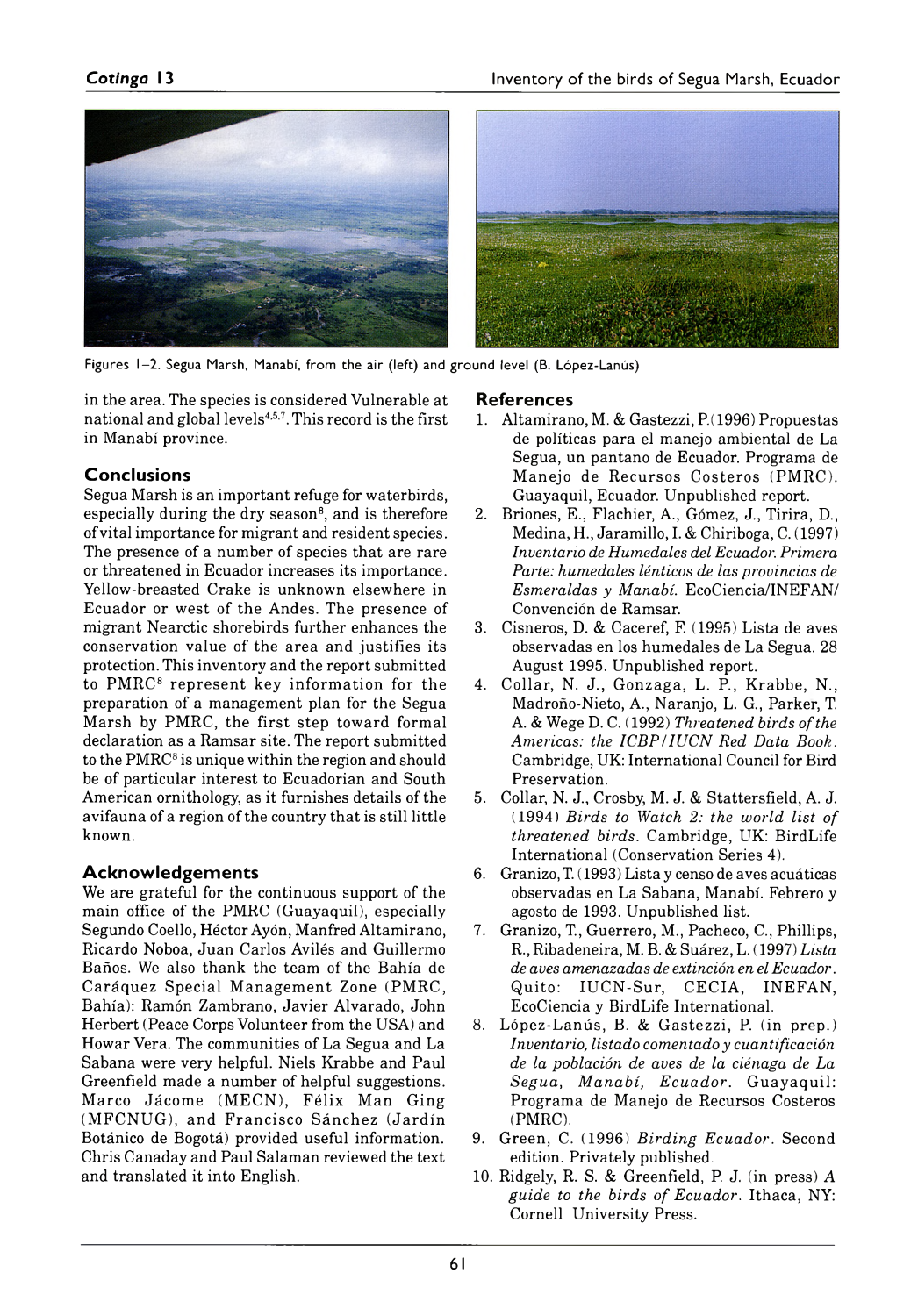- 11. Ridgely, R. S., Greenfield, P. J. & Guerrero G. (1998) *An annotated list of the birds of m ainland Ecuador.* Quito: Fundación Ornitológica del Ecuador, CECIA.
- 12. Taylor, B. & van Perlo, B. (1998) *Rails. A guide to the rails, crakes, gallinules and coots of the world.* Robertsbridge: Pica Press.
- 13. Velásquez, M., Burgos, M., Zambrano, N. & Gastezzi, P. (1993) Visión global de La Segua, un humedal de Ecuador. Guayaquil: Programa de Manejo de Recursos Costeros (PMRC). Unpublished report.
- 14. Williams, R. S. R., Best, B. & Heijnen, T. (1996) *A guide to birdwatching in Ecuador and the Galápagos Islands.* Otley: Biosphere Publications.
- 15. Zambrano, N. & Flores, P. (1994) *Hábitos alimenticios y contenido estomacal de aves acuáticas en una chaînera de La Segua, Manabí.* Universidad de Guayaquil, Facultad de Ciencias Naturales, Escuela de Biología.

### **Bernabé López-Lanús**

*Proyecto Ognorhynchus, Carrera 4. Nro. 5-48, Salento, Quindio, Colombia. E-mail: [bernabe@telearmenia.net.co](mailto:bernabe@telearmenia.net.co)* / *[lopezlanus@yahoo.com.](mailto:lopezlanus@yahoo.com)*

### **Paola Gastezzi**

*Programa de Manejo de Recursos Costeros (PMRC), Av. Quito y Padre Solano, Ed. MAC piso 20, P.O.Box 09-01-5850, Guayaquil Ecuador. E-mail: [pmrc@telconet.net.](mailto:pmrc@telconet.net)*

### **Appendix:** Inventory of birds of Segua Marsh, Manabí, Ecuador

Taxonomy follows Ridgely et al.<sup>11</sup>. Maximum totals are given for selected species, not included in the species accounts, in brackets.

### FREGATIDAE

*Fregata magnifícens* Fragata Magnífica, Magnificent Frigatebird

PHALA CROCORACIDAE Phalacrocorax brasilianus Cormorán Neotropical, Neotropic Cormorant

**ANHINGIDAE** *Anhinga anhinga* Aninga, Anhinga

### PELECANIDAE

*Pelecanus occidentalis* Pelícano Pardo, Brown Pelican

#### ANATIDAE

Dendrocygna bicolor Pato-Silbón Canelo, Fulvous Whistling-duck Dendrocygna autumnalis Pato-Silbón Ventrinegro, Black-bellied Whistling-duck

Anas bahamensis Ánade Cariblanco, White-cheeked Pintail Anas discors Cerceta Aliazul, Blue-winged Teal

Netta erythrophthalma Porrón Sureño, Southern Pochard *Catrina moschata* Pato Real, Muscovy Duck Oxyura dominica Pato Enmascarado, Masked Duck

### ARDEIDAE

Ardea cocoi Garzón Cocoi, Cocoi Heron Ardea alba Garceta Grande, Great Egret *Egretta thula* Garceta Nívea, Snowy Egret Egretta caerulea Garceta Azul, Little Blue Heron **Egretta tricolor Garceta Tricolor, Tricolored Heron Butorides striatus Garcilla Estriada, Striated Heron Bubulcus ibis Garceta Bueyera, Cattle Egret** Nycticorax nycticorax Garza-Nocturna Coroninegra, Blackcrowned Night-heron *Nyctanassa violacea Garza-Nocturna Coroniamarilla, Yellow-*

crowned Night-heron

*Tigrisoma lineatum* G arza-Tigre C astaña, R ufescent T iger-Heron *Ixobrychus exilis* Mirasol Menor, Least Bittern *Botaurus pinnatus* Mirasol Pinado, Pinnated Bittern

### THRESKIORNITHIDAE

*Eudocimus albus* Ibis Blanco, White Ibis Plegadis falcinellus Ibis Bronceado, Glossy Ibis

### **CICONIIDAE**

*Mycteria americana* Cigüeña Americana, Wood Stork

### CATHARTIDAE

Coragyps atratus Gallinazo Negro, Black Vulture Cathartes aura Gallinazo Cabecirrojo, Turkey Vulture

### ACCIPITRIDAE

Pandion haliaetus Águila Pescadora, Osprey Gampsonyx swainsonii Elanio Perla, Pearl Kite (two) Rostrhamus sociabilis Elanio Caracolero, Snail Kite *Buteogallus meridionalis* Gavilán Sabanero, Savanna Hawk Buteogallus subtilis Gavilán Manglero, Mangrove Black-hawk Parabuteo unicinctus Gavilán Alibayo, Harris' Hawk **Buteo magnirostris Gavilán Caminero, Roadside Hawk** 

### FALCONIDAE

Caracara plancus Caracara Crestado, Crested Caracara *Herpetotheres cachinnans* Halcón Reidor, Laughing Falcon Falco columbarius Esmerejón, Merlin *Falco peregrinus* Halcón Peregrino, Peregrine Falcon

### RALLIDAE

Laterallus albigularis Polluela Goliblanca, White-throated Crake *Rallus longirostris* Rascón Manglero, Clapper Rail *Aramides* sp. rascón-m ontés, w ood-rail sp. *Porzana carolina* Sora, Sora Porzana flaviventer Polluela Pechiamarilla, Yellow-breasted Crake Porphyrula martinica Gallareta Púrpura, Purple Gallinule Gallinula chloropus Gallareta Común, Common Gallinule

### HELIORNITHIDAE

Heliornis fulica Ave-Sol Americano, Sungrebe

### ARAMIDAE

Aramus guarauna Carrao, Limpkin

# **JACANIDAE**

*Jacana jacana* Jacana Carunculada, Wattled Jacana (60+)

### **SCOLOPACIDAE**

**Tringa melanoleuca Patiamarillo Mayor, Greater Yellowlegs (17) Tringa flavipes Patiamarillo Menor, Lesser Yellowlegs (26) Tringa solitaria Playero Solitario, Solitary Sandpiper (two)** *Actitis macularia* Playero C oleador, Spotted Sandpiper (seven)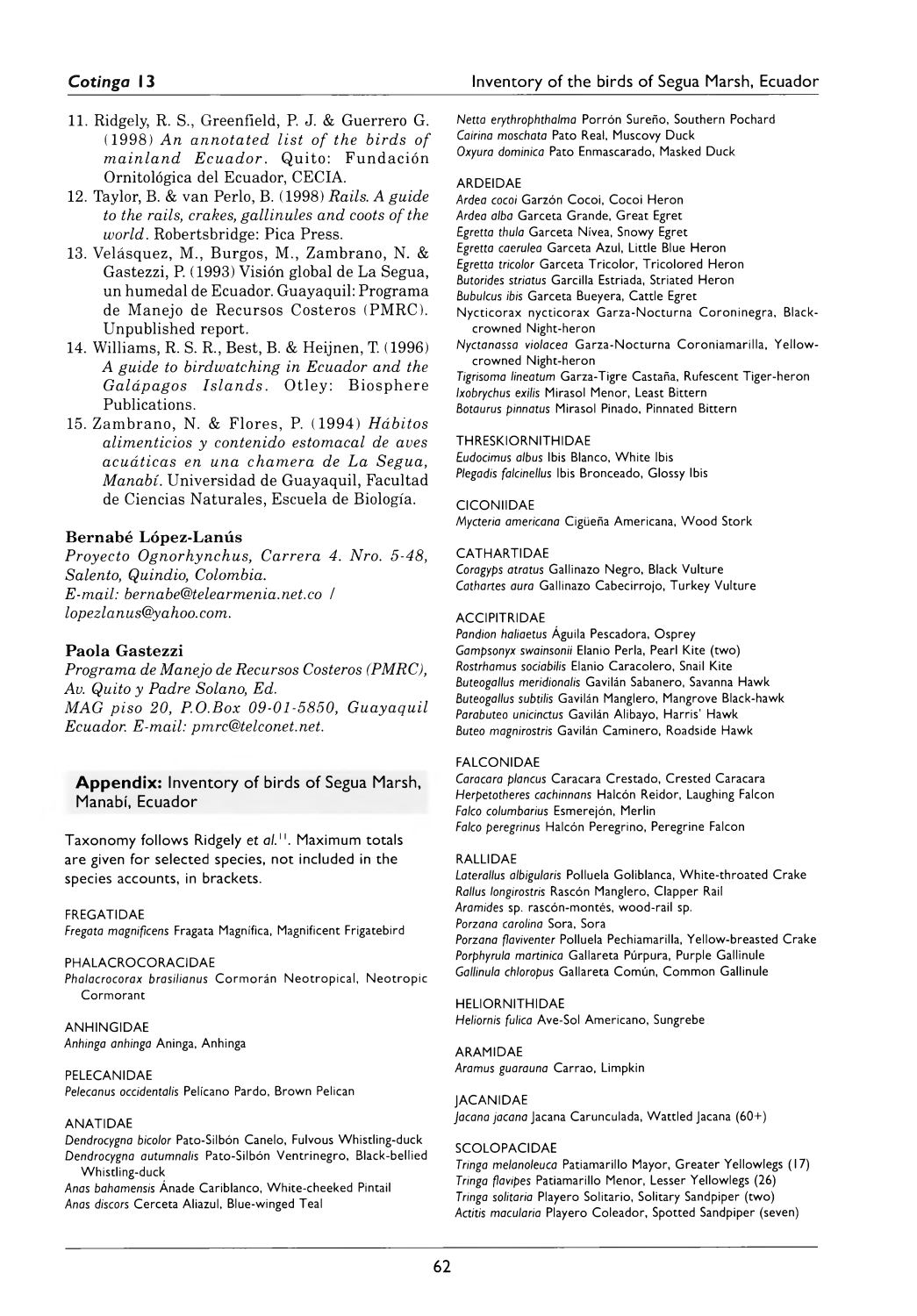*Numenius phaeopus* Zarapito Trinador, Whimbrel (13) *Arenaria interpres* Vuelvepiedras Rojizo, Ruddy Turnstone (two) *Calidris canutus* Playero Rojo, Red Knot (23)

*Calidas pusilla* Playero Semipalmado, Semipalmated Sandpiper (65) *Calidris mauri* Playero Occidental, Western Sandpiper (58) *Calidris minutilla* Playero Menudo, Least Sandpiper (56)

*Calidris melanotos* Playero Pectoral, Pectoral Sandpiper (nine)

*Calidris himantopus* Playero Tarsilargo, Stilt Sandpiper (19)

*Limnodromus griseus* Agujeta Piquicorto, Short-billed Dowitcher (seven)

*Steganopus tricolor* Falaropo Tricolor, Wilson's Phalarope (20)

#### RECURVIROSTRIDAE

*Himantopus mexicanus* Cigüeñuela Cuellinegra, Black-necked Stilt (17)

### CHARADRIIDAE

*Charadrius semipalmatus* Chorlo Semipalmeado, Semipalmated Plover (two)

*Charadrius collaris* Chorlo Collarejo, Collared Plover (14) *Charadrius vociferus* Chorlo Tildio, Killdeer (five)

### **LARIDAE**

*Larus atricilla* Gaviota Reidora, Laughing Gull *Larus cirrocephalus* Gaviota Cabecigris, Grey-headed Gull *Larus pipixcan* Gaviota de Franklin, Franklin's Gull (two) *Sterna nilotica* Gaviotin Piquigrueso, Gull-billed Tern *Sterna hirundo* Gaviotin Común, Common Tern

#### COLUMBIDAE

*Columba cayennensis* Paloma Ventripálida, Pale-vented Pigeon *Zenaida auriculata* Tórtola Orejuda, Eared Dove *Zenaida meloda* Tórtola Melódica, West Peruvian Dove Columbina buckleyi Tortolita Ecuatoriana, Ecuadorian Ground-dove *Columbina cruziana* Tortolita Croante, Croaking Ground-dove *Leptotila verreauxi* Paloma Apical, White-tipped Dove

#### PSITTACIDAE

*Aratinga erythrogenys* Perico Caretirrojo, Red-masked Parakeet *Forpus coelestis* Periquito del Pacífico, Pacific Parrotlet

### **CUCULIDAE**

*Coccyzus melacoryphus* Cuclillo Piquioscuro, Dark-billed Cuckoo *Piaya cayana* Cuco Ardilla, Squirrel Cuckoo

*Crotophaga ani* Garrapatero Piquiliso, Smooth-billed Ani *Crotophaga sulcirostris* Garrapatero Piquiestriado, Groove-billed Ani

*Tapera naevia* Cuclillo Listado, Striped Cuckoo

### TYTONIDAE

*Tyto alba* Lechuza Campanaria, Barn Owl

#### STRIGIDAE

*Glaucidium peruanum* Mochuelo del Pacífico, Pacific Pygmy-Owl

#### NYCTIBIIDAE

*Nyctibius griseus* Nictibio Común, Common Potoo

#### CAPRIMULGIDAE

*Chordeiles acutipennis* Añapero Menor, Lesser Nighthawk *Nyctidromus albicollis* Pauraque, Pauraque

#### **APODIDAE**

*Streptoprocne zonaris* Vencejo Cuelliblanco, White-collared Swift *Panyptila cayennensis* Vencejo Tijereta Menor, Lesser Swallow-tailed Swift

#### TROCHILIDAE

*Amazilia amazilia* Amazilia Ventrirrufa Amazilia, Hummingbird

#### ALCEDINIDAE

*Megaceryle torquata* Martín Pescador Grande, Ringed Kingfisher *Chloroceryle americana* Martín Pescador Verde, Green Kingfisher

#### PICIDAE

*Piculus rubiginosus* Carpintero Olividorado, Golden-olive Woodpecker

*Dryocopus lineatus* Carpintero Lineado, Lineated Woodpecker *Veniliornis callonotus* Carpinterito Dorsiescarlata, Scarlet-backed Woodpecker

#### FURNARIIDAE

*Furnarius cinnamomeus* Hornero del Pacífico, Pacific Hornero

#### DENDROCOLAPTIDAE

*Lepidocolaptes souleyetii* Trepatroncos Cabecirrayado, Streakheaded Woodcreeper

#### THAMNOPHILIDAE

*Sakesphorus bernardi* Batará Collarejo, Collared Antshrike *Pyriglena leuconota* Ojo-de-Fuego Dorsiblanco, White-backed Fireeye

#### RHINOCRYPTIDAE

*Melanopareia elegans* Pecholuna Elegante, Elegant Crescentchest

#### TYRANNIDAE

*Camptostoma obsoletum* Tiranolete-Silbador Sureño, Southern Beardless-tyrannulet

*Elaenia flavogaster* Elaenia Penachuda, Yellow-bellied Elaenia

- *Euscarthmus meloryphus* Tirano-Enano Frentileonado, Tawnycrowned Pygmy-tyrant
- *Lophotriccus pileatus* Cimerillo Crestiescamado, Scale-crested Pygmy-tyrant

*Todirostrum cinereum* Espatulilla Común, Common Tody-Flycatcher *Tolmomyias sulphurescens* Picoancho Azufrado, Yellow-olive Flycatcher

*Myiophobus fasciatus* Mosquerito Pechirrayado, Bran-colored Flycatcher

*Pyrocephalus rubinus* Mosquero Bermellón, Vermilion Flycatcher *Muscigralla brevicauda* Tiranito Colicorto, Short-tailed Field-Tyrant

- *Fluvicola nengeta* Tirano-de-Ciénega, Masked Water-tyrant
- *Myiarchus phaeocephalus* Copetón Coronitiznado, Sooty-crowned Flycatcher
- *Megarynchus pitangua* Mosquero Picudo, Boat-billed Flycatcher
- *Myiozetetes cayanensis* Mosquero Alicastaño, Rusty-margined Flycatcher

*Myiozetetes similis* Mosquero Social, Social Flycatcher *Myiodynastes maculatus* Mosquero Rayado, Streaked Flycatcher *Myiodynastes bairdii* Mosquero de Baird, Baird's Flycatcher *Tyrannus savana* Tijereta Sabanera, Fork-tailed Flycatcher *Tyrannus melancholicus* Tirano Tropical, Tropical Kingbird

*Tyrannus niveigularis* Tirano Goliníveo, Snowy-throated Kingbird *Pachyramphus homochrous* Cabezón Unicolor, One-coloured Becard

#### VIREONIDAE

*Cyclarhis gujanensis* Vireón Cejirrufo, Rufous-browed Peppershrike *Vireo olivaceus* Vireo Ojirrojo, Red-eyed Vireo

#### MIMIDAE

*Mimus longicaudatus* Sinsonte Colilargo, Long-tailed Mockingbird

### HIRUNDINIDAE

*Progne chalybea* Martin Pechigris, Gray-breasted Martin

- *Notiochelidon cyanoleuca* Golondrina Azul y Blanca, Blue-and-white Swallow
- Stelgidopterix ruficollis Golondrina Alirrasposa Sureña, Southern Rough-winged Swallow